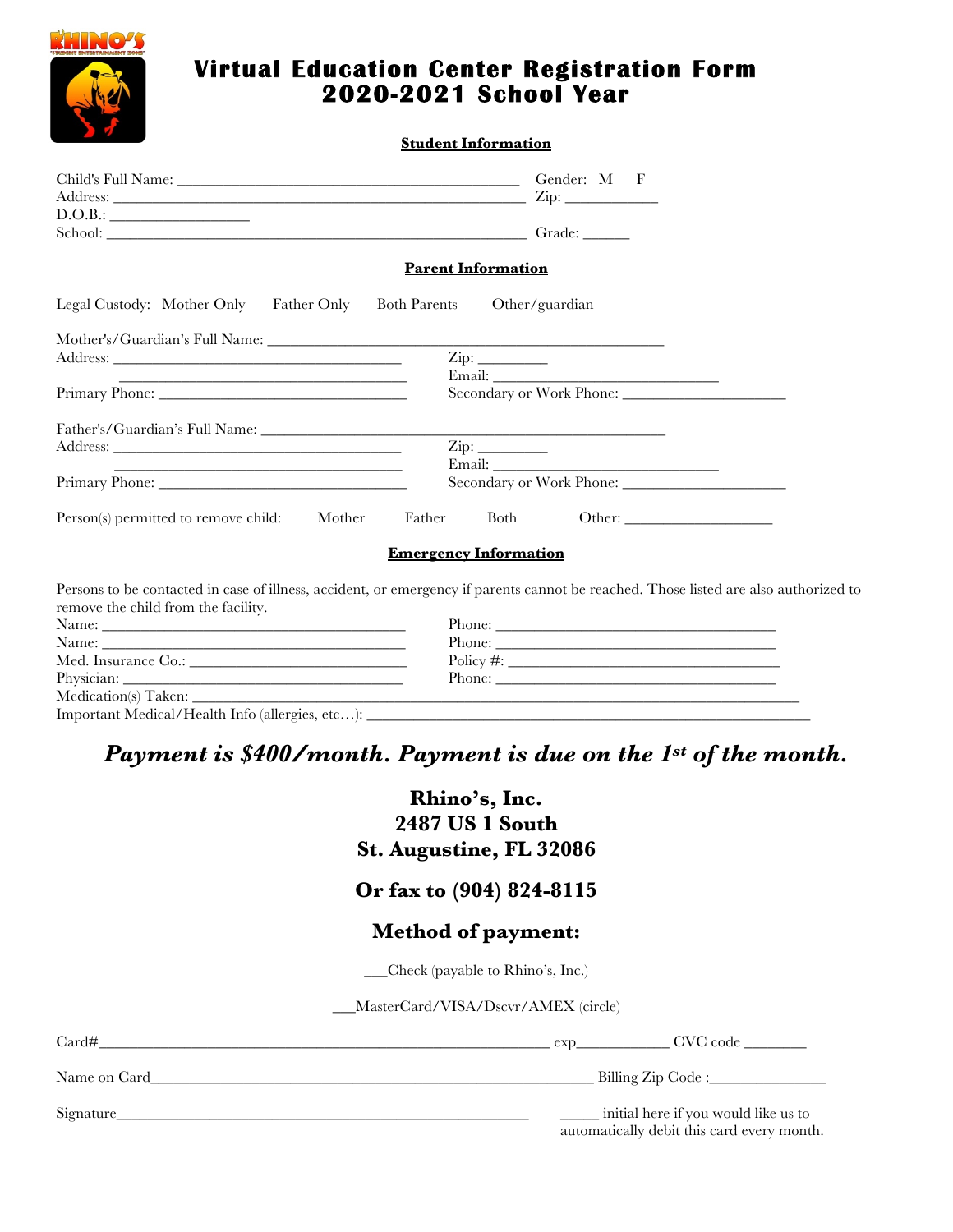#### **Parent Policies and Procedures Contract**

\_\_\_\_\_1. All applicants pay an initial non-refundable deposit of \$25 upon enrollment. **This deposit will go toward your first monthly payment.**

\_\_\_\_\_2. Rhino's will be open for Virtual Education Supervision from 8:30am to 2:00 pm, Monday-Friday, except on certain holidays. **Child shall be picked up by 2:00 pm. There will be a five-minute grace period. A charge of \$1.00 per minute per child will be charged after that time.**

\_\_\_\_\_3. Rhino's Virtual Ed Center will follow the St. Johns County School Calendar.

\_\_\_\_\_4. **Payments are due on the first of the moth. A late fee of \$5 per day will be charged if payment is not submitted on due date. After 3 days the student will be suspended from program until payment and late fees are paid in full.** 

\_\_\_\_\_5. In the event of emergency while your child is in attendance, you grant Rhino's permission to administer care as it sees fit for the child's best interest, in accordance with the information you provided on the enrollment form. In the event of illness or accident while the child is in attendance, medical expenses are the responsibility of the parent.

\_\_\_\_\_6. Florida Department of Children and Families requires that no child leave our premises with anyone who is not written on the child's application. A parent/legal guardian may give separate written permission at any time. Permission may be faxed to us, but may not be granted by phone at any time, in accordance with Florida law.

\_\_\_\_\_7. Children participating in Rhino's Virtual Education Center may appear in photos or other PR information from time to time, without use of names. Signing this contract gives us permission to photograph your child unless you tell us otherwise in writing.

\_\_\_\_\_8. Parents will be held financially liable for the damage or destruction of televisions, games, or other equipment, if that damage was inflicted willfully.

\_\_\_\_\_9. By Florida law, staff is required to document and report any signs of abuse and neglect to the Florida Abuse Hotline without Rhino's knowledge or approval. The staff will always err on the side of protecting the child. There are specific policies relating to aggressive behaviors, including fighting, bad language, disrespect and disruptive behavior. Continued policy violations, or any violent action that threatens the safety of other children or staff will be cause for immediate dismissal. Should Director or staff determine that your child cannot adhere to the rules set forth by Rhino's; is a detriment to staff, other children, or him/herself; or that you have not fully carried out this Policies and Procedures Contract, *Rhino's has the right to terminate your child's enrollment in our program immediately.*

\_\_\_\_\_10. Rhino's reserves the right to change our policies without notice.

I have read, fully understand, and agree to abide by the Parent Policies and Procedures.

Child's Name:

#### **SIGNATURE OF PARENT OR LEGAL GUARDIAN:**

| Mr                     | Date                                                |
|------------------------|-----------------------------------------------------|
| $\mathbf{A}$<br>-IVI S | $\mathbf{D}_{\alpha\uparrow\alpha\uparrow}$<br>Dau, |

*2487 US 1 South St. Augustine, FL 32086 Phone: (904) 824-8114 Fax: (904) 824-8115 www.rhinosfl.com*